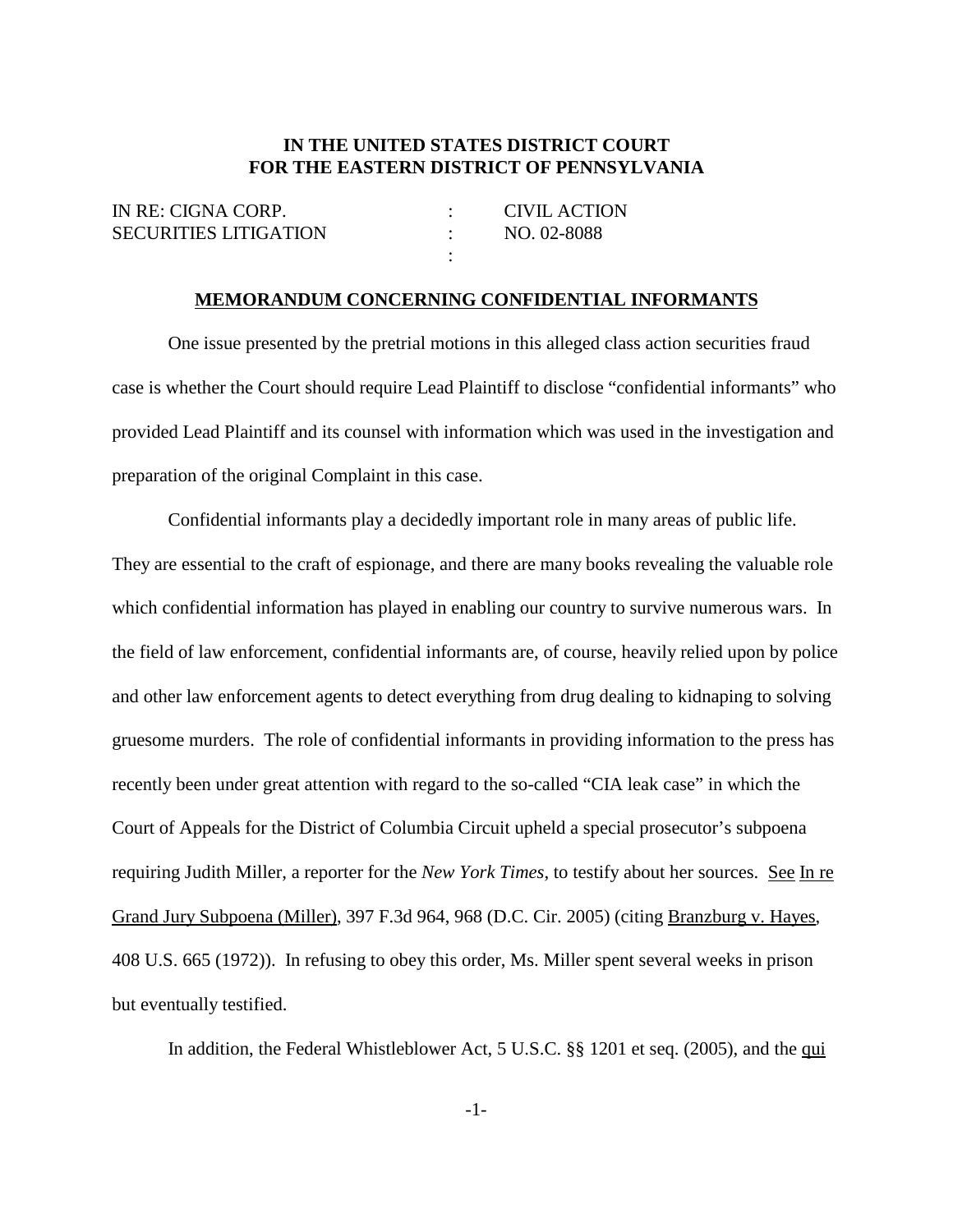tam provisions of the False Claim Act, 31 U.S.C. §§ 3729 et seq. (2005), allow the use of confidential informants who maintain their anonymity for cases to be filed under seal, and for recovery of damages.

With this background, there seems to be little public policy to support the Court requiring Lead Plaintiff to disclose its confidential informants in this case.

Of course, the recent identification of "Deep Throat," whose provision of information to the *Washington Post* led to the infamous Watergate scandal, also reminds us of the value of the free flow of information in a democratic society without fear of disclosure or retribution. However, as the DC Circuit's decision in the case of Judith Miller shows, the ability to avoid disclosing a confidential informant is not absolute; in most instances there is indeed a balancing test. How should the optimal balance be determined in this case?

CIGNA, in its Motion to Compel Discovery (Doc. No. 126), seeks to require Lead Plaintiff to identify its confidential sources. Citing In re Aetna Inc. Sec. Litig., 1999 WL 354527, \*2 (E.D. Pa. 1999), CIGNA contends that in requesting the names of Plaintiff's confidential sources, it properly seeks "relevant factual information in support of contentions that were framed by Plaintiffs." CIGNA asserts that such disclosure is consistent with the purposes of the PSLRA and is necessary when a Plaintiff such as SERS builds a Complaint on statements made by confidential sources.

In that case, the plaintiffs referred the defendants to a list of over 750 individuals with knowledge of specific paragraphs of the Complaint, including a list of over 200 names of persons with knowledge of one specific paragraph. Faced with such a burdensome circumstance, Judge Padova found that "without the Court's intervention, Defendants would be forced to engage in a

-2-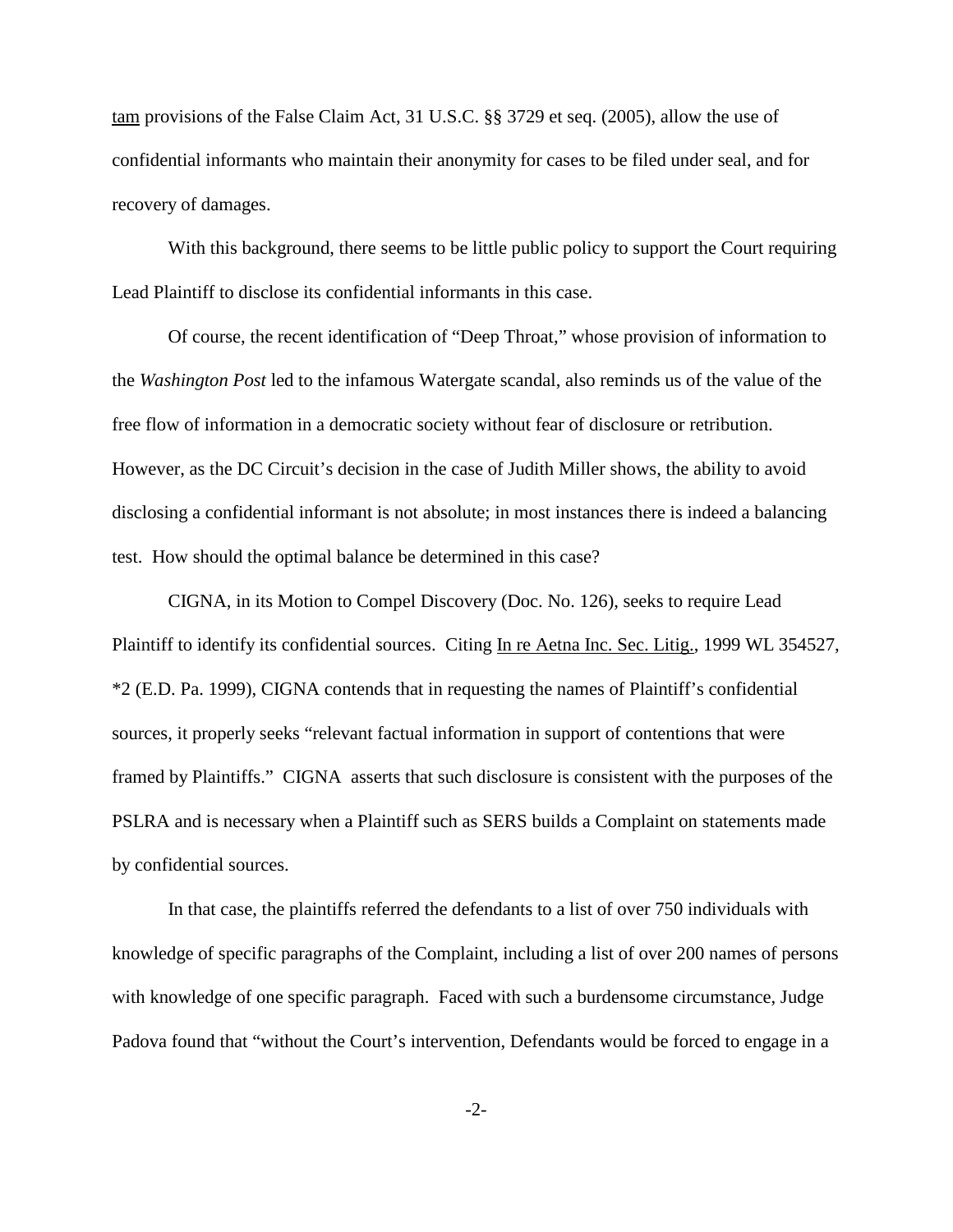time-consuming and expensive effort to ferret out the veritable needle in the haystack. In order to identify those persons with information about Plaintiff's allegations, Defendants would have to depose each and every one of the 750 individuals named by Plaintiffs." In re Aetna Secur. Litig., 1999 WL 354527 at \*2-\*3; see also, e.g., Miller v. Ventro Corp., 2004 U.S. Dist. LEXIS 6913, \*7 (N.D. Cal. April 21, 2004) (granting a discovery motion to compel the identity of confidential sources where plaintiffs' initial disclosures listed more than 200 individuals who are believed to have discoverable information, and at least 165 persons appeared to fit the various confidential source descriptions in the complaint). Cf. In re MTI Tech. Corp. Sec. Litig., 2002 U.S. Dist. LEXIS 13015, \*13-\*14 (E.D. Pa. 2002) (during discovery, holding that Plaintiff's identification of 71 potential witnesses did not create an unmanageable number for Defendant to investigate); In re Ashworth, Inc. Sec. Litig., 213 F.R.D. 385 (S.D. Cal. 2002) (during discovery, denying motion to compel identification of confidential sources, particularly where plaintiff listed only approximately 100 persons with discoverable information).

As a general matter, cases decided under the heightened pleading standards of the PSLRA establish that where plaintiffs rely on confidential personal sources but also on other facts, they need not name their sources as long as the latter facts provide an adequate basis for believing that the defendants' statements were false. In re Cabletron Systems Inc., 311 F.3d 11 (1st Cir. 2002) (quoting Novak v. Kasaks, 216 F.3d 300, 314 (2d Cir. 2000)); ABC Arbitrage v. Tchuruk, 291 F.3d 336, 354 ( $5<sup>th</sup>$  Cir. 2002) (at the pleading stage, interpreting the requirements of section 78u-4(b)(1) to avoid a general requirement of naming confidential sources which may make impossible the adequate pleading of meritorious securities fraud cases in circumstances in which informants do not wish to be exposed too early but in which the PSLRA's stay of discovery

-3-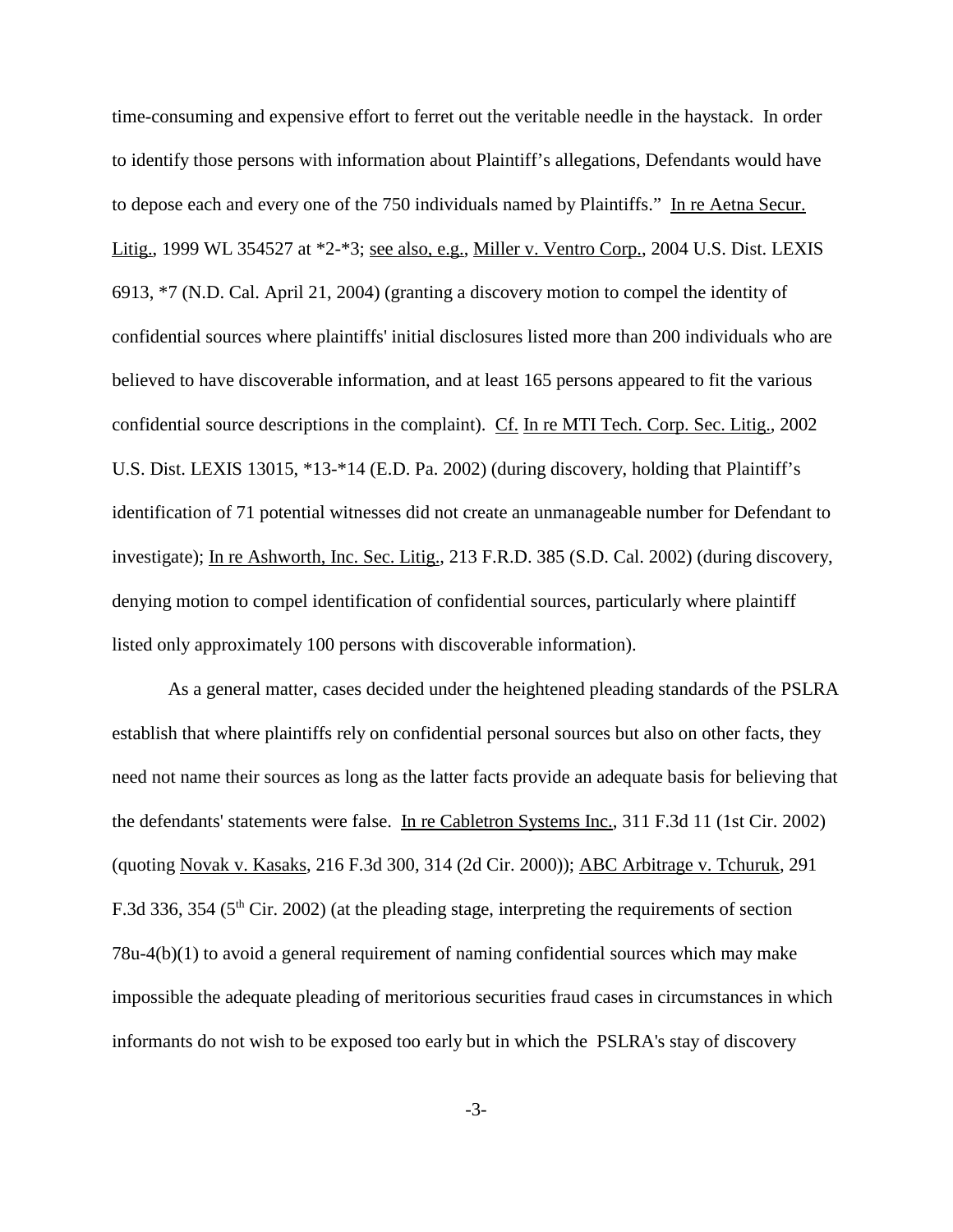under 15 U.S.C. § 78u-4(b)(3)(B) prevents the acquisition of other sources for allegations which the plaintiffs have no choice but to make on information and belief). Moreover, even if personal sources must be identified in a complaint, there is no requirement that they be explicitly named, provided they are described with sufficient particularity to support the probability that a person in the position occupied by the source would possess the information alleged. Id.

CALPERS v. Chubb Corp., 394 F.3d 126, 147 (3d Cir. 2004), another pleadings-stage case, does not rule on discoverability of confidential sources. In CALPERS, the Court carefully reviewed the plaintiff's reliance on confidential sources in the initial Complaint and held they were insufficient to state a claim, in part because there was also insufficient documentary support. The Court held that, at the pleading stage, the plaintiff failed to meet the PSLRA's requirements by not providing sufficient documentary evidence and specific details about the basis of a source's knowledge and the reliability of the personal sources of the plaintiff's beliefs.

Here, however, CIGNA has not challenged the sufficiency of Plaintiff's pleading on the basis that Plaintiff's averments are insufficient under CALPERS; rather, CIGNA seeks to obtain the specific names of confidential sources during subsequent discovery. In this case, there has already been substantial document discovery, much of it cited in Plaintiff's Revised Amended Complaint.

It is axiomatic that Defendants are entitled to the discovery of the name and address of persons with relevant knowledge, as described in a Complaint; such information is obviously relevant to the claims and defenses involved in the pending action and is "reasonably calculated to lead to the discovery of admissible evidence." In re Aetna Sec. Litig., at \*5-\*6 (citing Fed. R.

-4-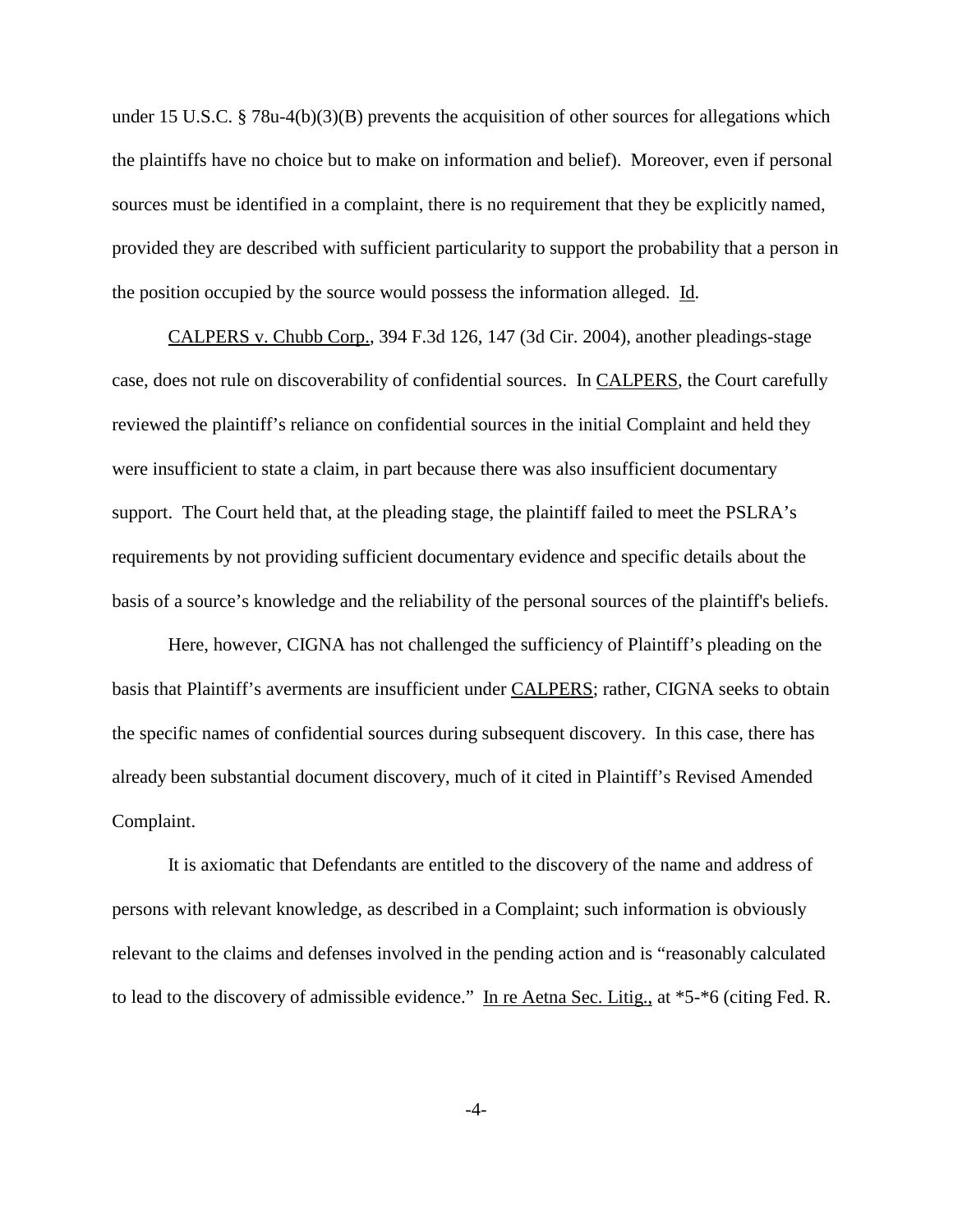Civ. P. 26(b)(1)).<sup>1</sup> As such, interrogatories requesting the identity and location of persons having knowledge of any discoverable matter raised in the Complaint fall squarely within Rule 26(b)(1). Id. Defendants are therefore entitled to discover the names of all individuals known by Plaintiff to have relevant knowledge.

The Court concludes that requiring specific identification of confidential sources from among the universe of individuals with relevant knowledge in a securities fraud case would chill informants from providing critical information which may end up being in the public eye. In this case, Lead Plaintiff has supported its Complaint with statements made by CIGNA officials and in CIGNA documents, and by making other allegations (the truth of which will be determined at trial). Plaintiff should not be put under any compulsion to disclose the specific identity of its confidential informants. Fairness compels only that if an individual who is a confidential informant does have relevant information, that person's identity should be disclosed as a discoverable matter, but without disclosing that he or she is a confidential informant. The Court believes that this resolution of CIGNA's discovery motion is in accord with the holdings about confidential informants at the pleading stage. See CALPERS, 394 F.3d at 147 ("Far from commanding that confidential sources be named as a general matter, the PSLRA is silent regarding the sources of a plaintiff's facts. Thus . . . there is no reason to inflict the obligation of naming confidential sources."); Novak, 216 F.3d at 314 (in reversing a ruling on a motion to

<sup>&</sup>lt;sup>1</sup> The disclosure of the names and addresses of persons interviewed by Plaintiffs' counsel is consistent with the policy considerations underlying the PSLRA. The PSLRA was passed in an effort to curtail the filing of securities claims without an adequate basis in fact. To this end, Congress imposed more stringent pleading requirements on plaintiffs in securities fraud cases. One such requirement imposed upon plaintiffs the burden of identifying the sources for allegations pled on information and belief. 15 U.S.C.A. § 78u-4(b)(1). See In re Aetna Secur. Litig., at \*12-\*13.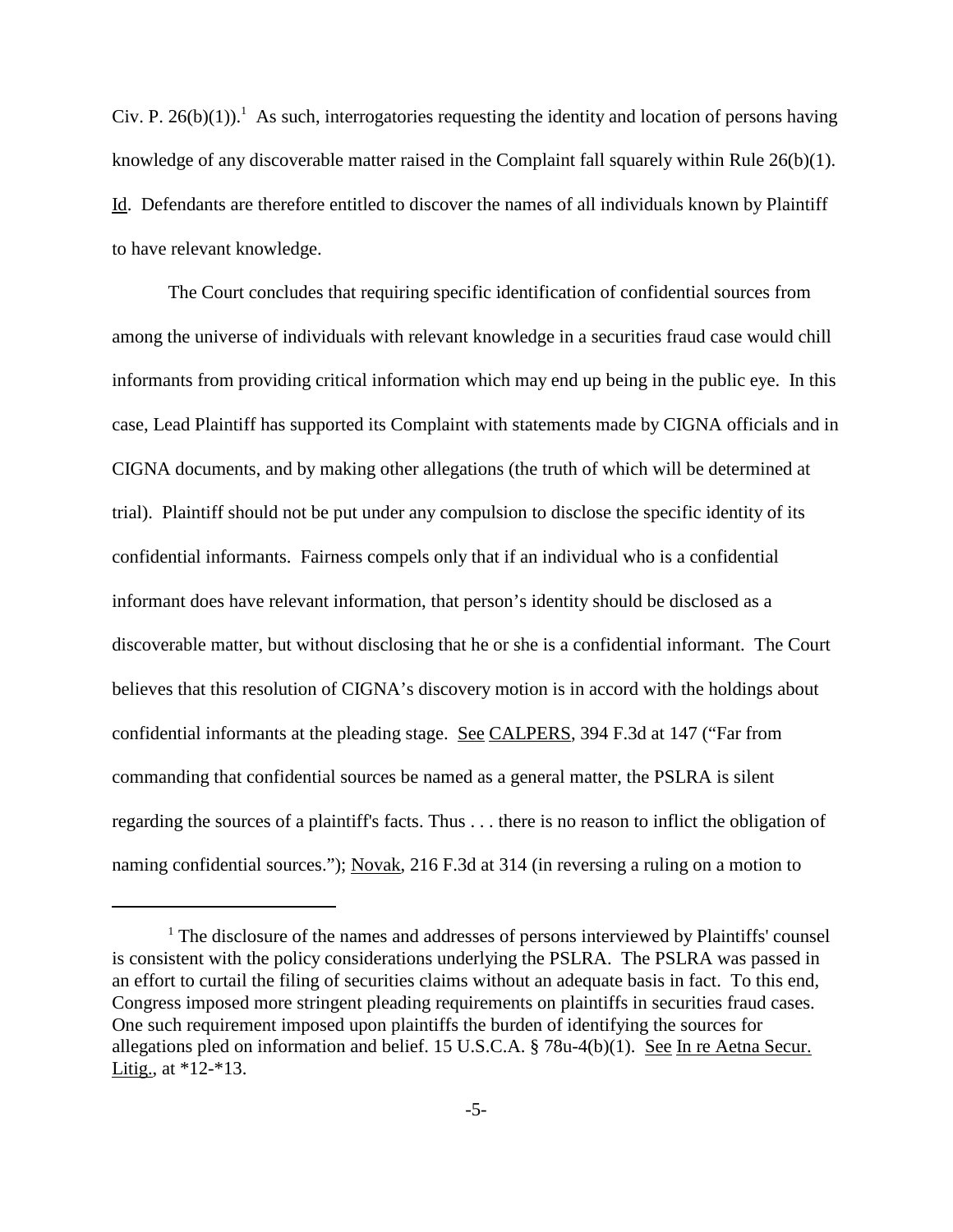dismiss, concluding that the primary purposes of the Federal Rules of Civil Procedure and the PSLRA can be served without requiring plaintiffs to name their confidential sources); In re Tellium, Inc. Sec. Litig., 2005 WL 1677467, \*45-\*50 (D.N.J. June 30, 2005) (in deciding a motion to dismiss, following CALPERS and commenting upon the role of confidential sources); In re DaimlerChrysler AG Sec. Litig., 197 F. Supp. 2d 42, 77-79 (D. Del. 2002) (in ruling on the sufficiency of pleadings, stating that plaintiffs need not identify anonymous sources, but must only specify the factual information that comes from the sources and connect the information to the sources).

The Court will therefore dismiss CIGNA's motion without prejudice and order Plaintiff to respond to CIGNA's interrogatories designed to elicit from Plaintiff the identity of individuals with relevant knowledge. CIGNA shall tailor these interrogatories, and Plaintiff shall likewise craft its responses, to each paragraph or substantively similar group of paragraphs contained in the Revised Amended Complaint. Should Plaintiff's response bring about an unreasonable, "needle in the haystack" scenario, such as that which occurred in In re Aetna Securities Litigation or Miller v. Ventro Corp., CIGNA may renew its motion with the Court.

An appropriate order follows.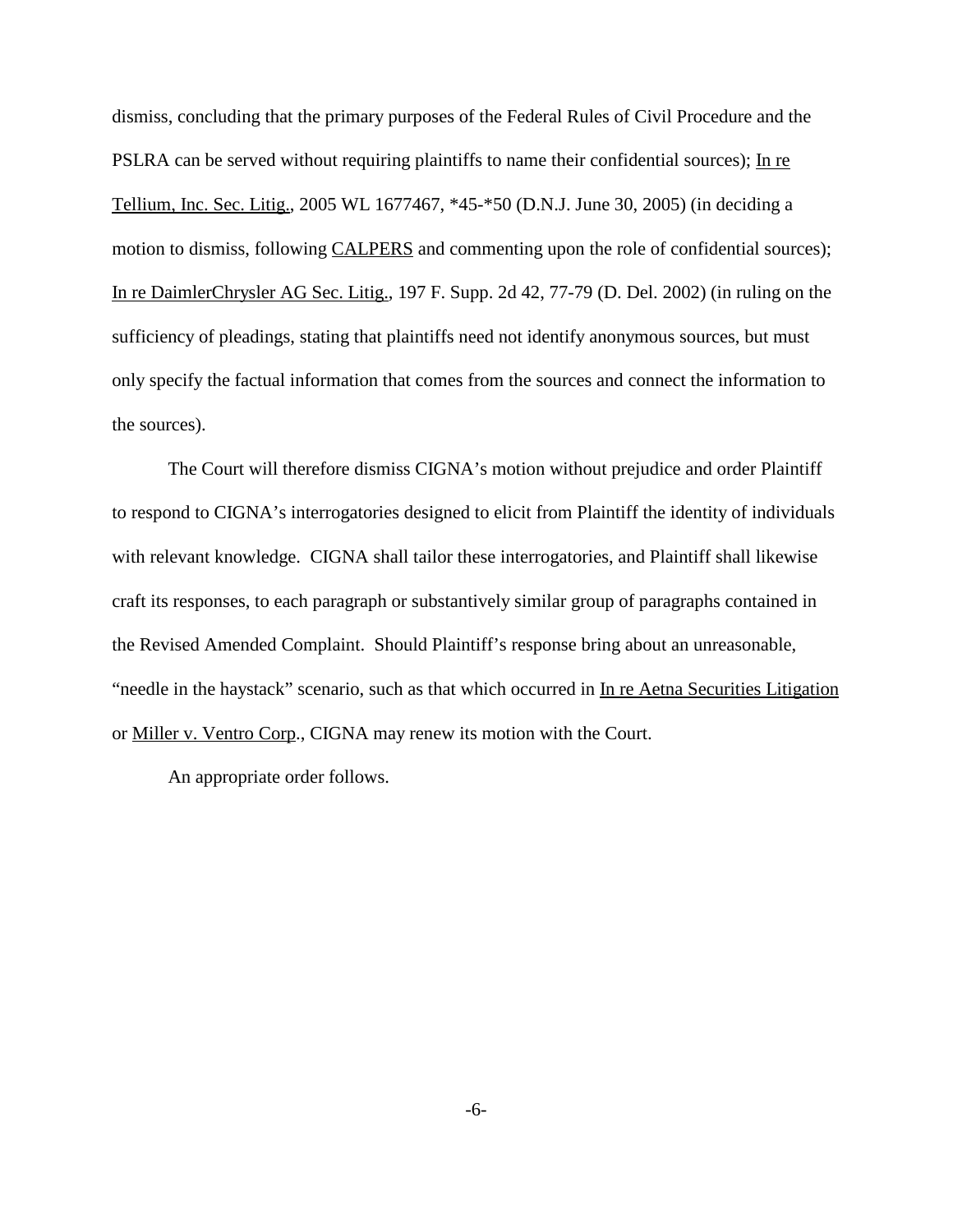## **IN THE UNITED STATES DISTRICT COURT FOR THE EASTERN DISTRICT OF PENNSYLVANIA**

| IN RE: CIGNA CORP.           | CIVIL ACTION |
|------------------------------|--------------|
| <b>SECURITIES LITIGATION</b> | NO. 02-8088  |
|                              |              |

## **ORDER**

AND NOW, this 31st day of January, 2006, following a hearing with counsel on January 26, 2006, and careful consideration of the parties' extensive briefing, it is hereby ORDERED as follows:

1. Defendant's Motion to Compel Discovery (Doc. No. 126) is GRANTED in part and DENIED in part. Defendant's request requiring Plaintiff to identify their confidential sources is DENIED for the reasons stated in the attached Memorandum; however, Plaintiff shall promptly provide information to identify those individuals with knowledge as to each paragraph of the Complaint or by topic (with reference to specific paragraphs). Defendant's Motion to Compel Discovery as to witnesses Gilbert, McGrath, Bittenbender and Paese is GRANTED under the terms set forth at the hearing.

2. Defendant's Supplemental Motion to Compel (Doc. No. 130), which relates to Mellon Bank information, is GRANTED, subject to the terms as stated at the hearing.

3. Defendant's Motion to Quash or Modify Subpoena and for Protective Order (Doc. No. 94), relating to outside directors, filed September 20, 2005, is DENIED as MOOT, because there are no depositions currently scheduled for outside directors.